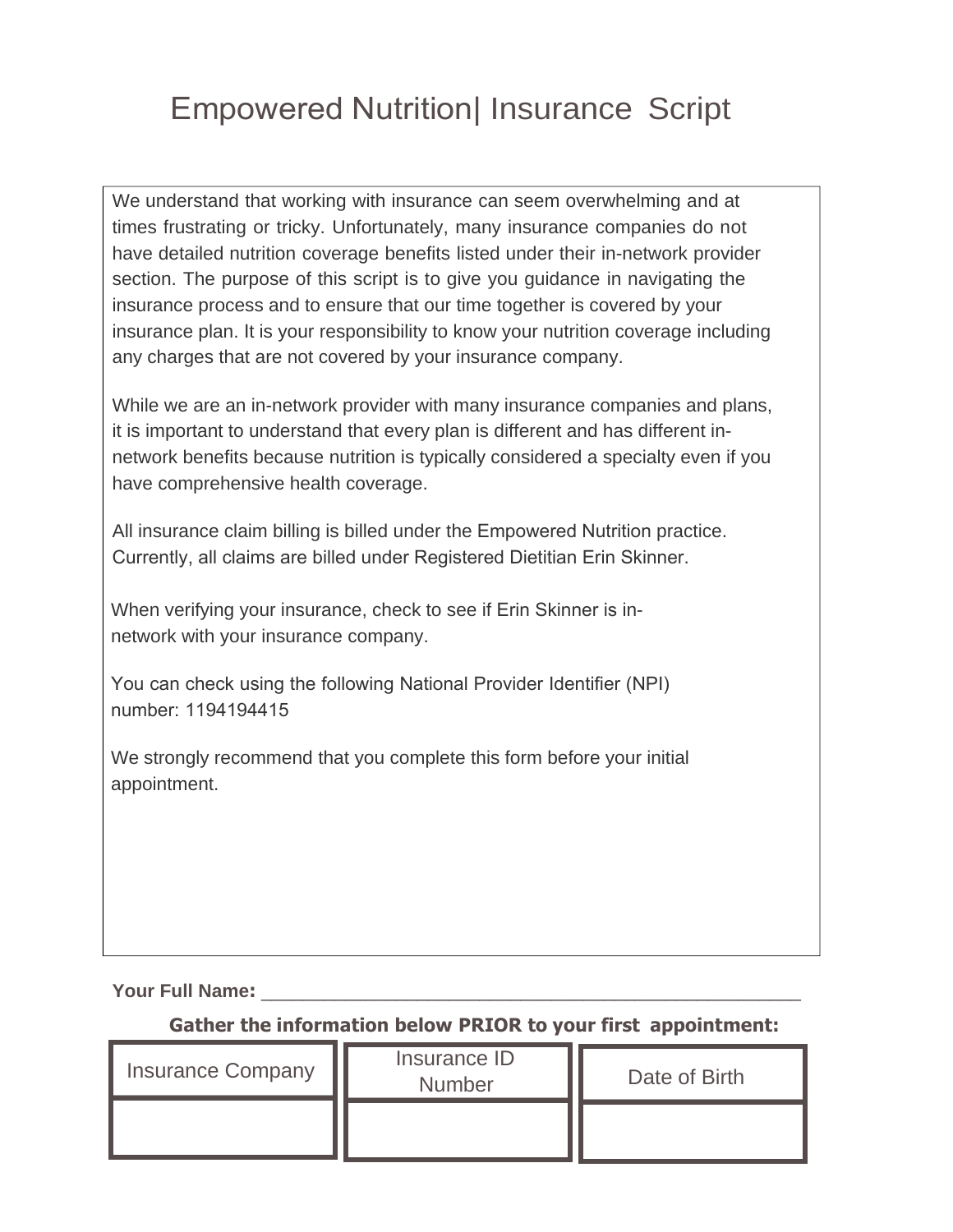## Empowered Nutrition| Insurance Script

**Step 1**: Look at page 3 and find the code that matches your reason for your appointment: write the code(s) here:

**Step 2**: Call the member services number on the back of your card

**Step 3**: Does my plan cover nutrition counseling for the following CPT codes: 97802, 97803, 97804 ☐ Yes or ☐ No

If yes, how many appointments or hours are allowed per plan year? **□** Appointments □ Hours □ Unlimited □ Other

- **Step 4**: Does my plan cover diagnosis code(s) (**look up to Step 1**) with CPT codes 97802, 97803, and/or 97804?
	- **o** Do I need a referral, prior authorization, or pre-determination letter prior to my appointment?  $\Box$  Yes or  $\Box$  No

**Step 5:** If the representative says your plan is covered with preventative only, ask them if the diagnosis code (**look up to Step 1**) is considered preventative with CPT code 97802 and 97803?

## *If no, your plan may not allow coverage*

**Step 6**: Do I have a deductible to meet first? □ Yes or □ No **o** If yes, how much?

**Step 7:** What is my co-pay?

**Step 8**: Ask for the name of the representative: \_\_\_\_\_\_\_\_\_\_\_\_\_\_\_\_\_\_\_\_\_\_\_\_\_\_\_\_\_\_\_\_

Ask for the reference number for this phone call: \_\_\_\_\_\_\_\_\_\_\_\_\_\_\_\_\_\_\_\_\_\_\_\_\_\_\_\_\_\_ Mark the date and time:

**Please bring this filled out script to your first appointment.**

**Thank You**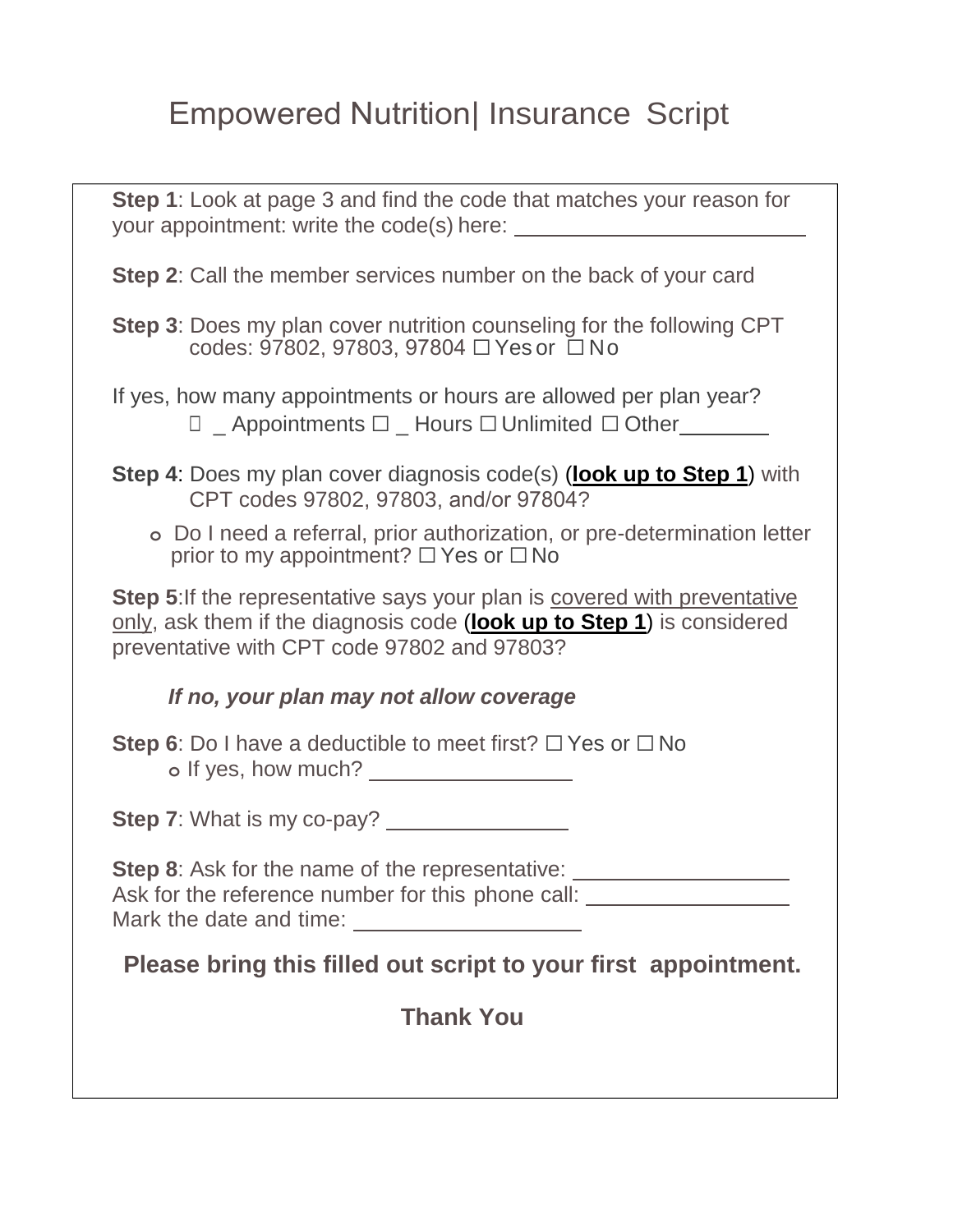## Empowered Nutrition| Insurance Script

| <b>REASON FOR VISIT</b>                                   | <b>VISIT CODE</b>           |
|-----------------------------------------------------------|-----------------------------|
| <b>Allergy Nutrition Consultation</b>                     | Z71.3                       |
| <b>Breast Feeding Nutrition Consultation</b>              | Z71.3                       |
| Diabetes (Type 1) Consultation                            | E10.9, Z71.3                |
| Diabetes (Type 2) Consultation                            | E11.9, Z71.3                |
| <b>Digestive Problem Consultation</b>                     | Z71.3                       |
| <b>Eating Disorder Nutrition Consultation</b>             | F50.9, Z71.3                |
| Irritable Bowel Disease (IBD)<br><b>Diet Consultation</b> | K58.9, Z71.3                |
| <b>Infertility Nutrition Consultation</b>                 | Z71.3                       |
| Irritable Bowel Syndrome (IBS)<br>Consultation            | K58.0, Z71.3                |
| <b>General Nutrition and Wellness</b><br>Consultation     | Z71.3                       |
| <b>Heart Health Consultation</b>                          | Z71.3                       |
| <b>High Blood Pressure Diet Consultation</b>              | R03.0, Z71.3                |
| <b>High Cholesterol/Lipids Consultation</b>               | E78.0, Z71.3                |
| Kidney Health Diet Consultation                           | N28.9, Z71.3                |
| <b>Liver Diet Health Consultation</b>                     | Z71.3                       |
| <b>Pregnancy Nutrition Consultation</b>                   | Z71.3                       |
| <b>Reflux/Heartburn Diet Consultation</b>                 | Z71.3                       |
| <b>Sports Nutrition Consultation</b>                      | Z71.3                       |
| <b>Underweight Nutrition Consultation</b>                 | R63.6, Z71.3                |
| <b>Weight Loss Consultation</b>                           | E66.3, E66.9, E66.01, Z71.3 |